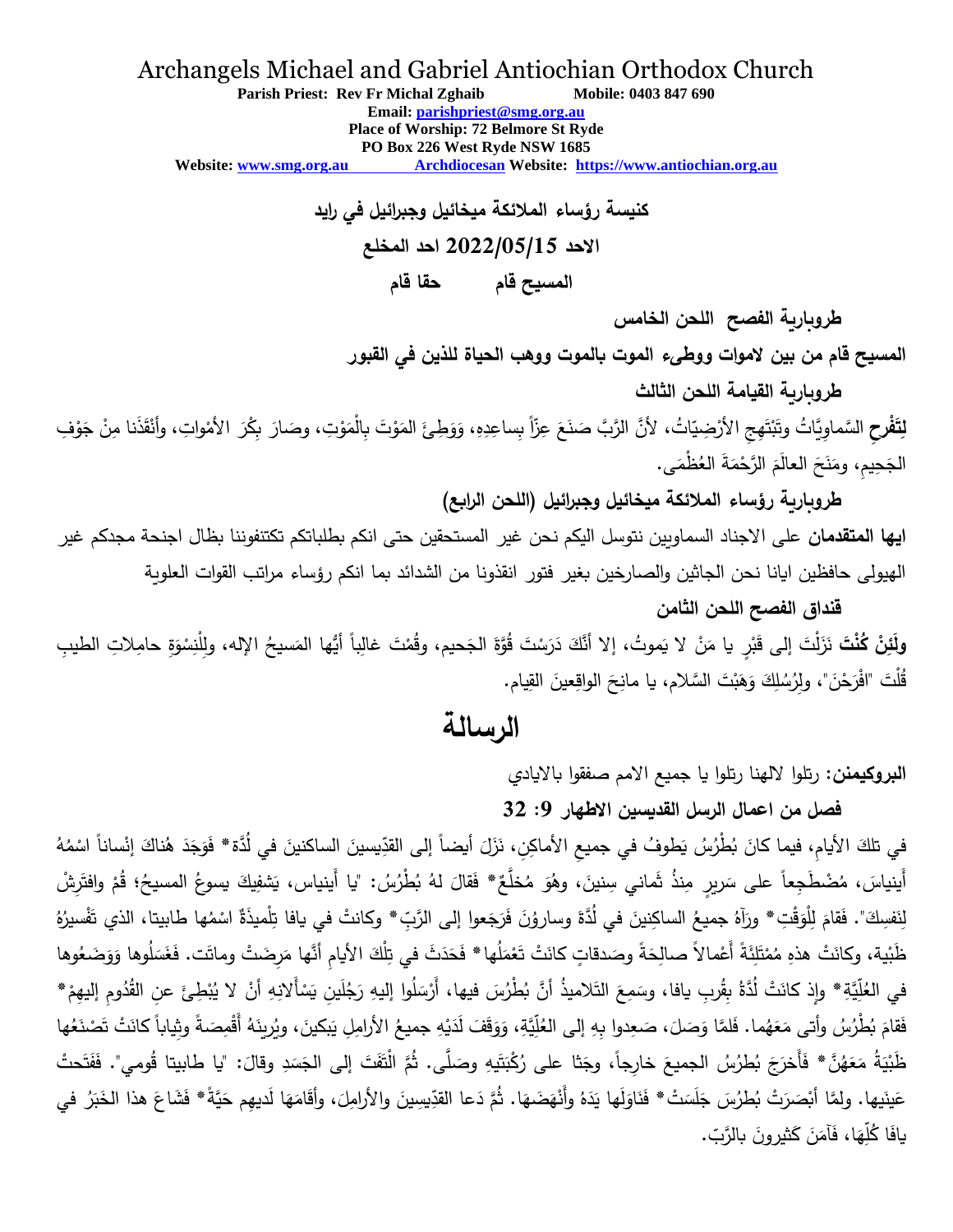## **االنجيل**

**فصل شريف من بشارة القديس يوحنا االنجيلي البشير 5 : 1**

في **ذل**كَ الزمانِ، صَعِدَ يسوعُ إلى أورشليمَ\* وإِنَّ في أورشليمَ عندَ بابِ الغَنَمِ بِرْكَةً، تُسَمَّى بالعبرانيةِ بَيْتَ حِسْدا، لَها خَمْسَةُ أَرْوِقَةٍ\* َ ْ .<br>ا َ .<br>أ .<br>ا َ ا<br>ا كانَ مُضْطَجِعاً فيها جُمهورٍ كَثيرٍ مِنَ المَرضى مِنْ عُميانٍ وعُرجٍ ويابسي الأعضاءِ، يَنتَظِرُونَ تَحريكَ الماءِ \* لأنَّ مَلاكاً كانَ يَنزِلُ َ <u>:</u> <u>بَ</u> .<br>ا <u>َ</u> .<br>: <u>َ</u> ْ أُحياناً في البِرْكَةِ ويُحَرِّكُ الماءَ. والذي كانَ يَنزِلُ أولاً مِنْ بعدِ تَحريكِ الماءِ، كانَ يُبْرأُ مِنْ أيِّ مَرَضٍ اعْتَراهُ \* وكانَ هُناكَ إنسانٌ بِهِ .<br>. ً<br>ً <u>:</u> ْ .<br>-<u>:</u> .<br>. . .<br>+ مَرَضٌ مُنذُ ثَمانٍ وثَلاثينَ سَنةً\* هذا إذْ رآهُ يَسوعُ مُلقَىً، وعَلِمَ أنَّ لَهُ زماناً كثيراً، قالَ لهُ: "أتريدُ أن تَبْرَأَ؟"\* فأجابَهُ المَريضُ: "يا<br>ِ َ َ ٔ. َ <u>َ</u>  $\overline{a}$ ٔ<br>ا سَيِّدُ، لَيْسَ لي إِنْسانٌ مَتى حُرِّكَ الماءُ يُلقيني في البِرْكَةِ، بَلْ بينما أكونُ آتياً، يَنْزِلُ قَبْلي آخَرُ ."\* فَقالَ لَهُ يسوعُ: "قُمْ، احْمِلْ سَريرَكَ **ٔ** ْ ֡֡<u>֡</u> .<br>ا ــد<br>ا ــد<br>ا **ٔ** ْ ا<br>ا وامْشِ"\* فَلِلْوَقْتِ بَرِئَ الرَجُلُ، وحَمَلَ سريرَهُ ومَشى. وكانَ في ذلكَ اليومِ سَبْتٌ\* فقالَ اليهودُ للذي شُفِيَ: "إنَّهُ سَبْتٌ، فَلا يَحِلُّ لكَ َ .<br>.  $\overline{a}$ <u>ّ</u> َ َ َ َ ً<br>ً أَنْ تَحْمِلَ السَّرِيرَ "\* فَأَجابَهُمْ: "إنَّ الذي أَبْرَأَني هُوَ قالَ لي "احملْ سريرَكَ وامْشِ"\* فَسَأَلوهُ مَنْ هُوَ الإنسانُ الذي قَالَ لكَ "احْمِلْ َ ا<br>ا ْ .<br>.  $\overline{\phantom{0}}$ **ٔ** .<br>-֡֡<u>֡</u> **ٔ** َ  $\overline{\phantom{a}}$ َ َ ــٰ سَريرَكَ وامشِ؟"\* أما الذي شُفيَ فَلَمْ يَكُنْ يَعلَمُ مَنْ هُوَ. لأنَّ يسوعَ اعتَزَلَ، إذْ كانَ في المَوْضِعِ جَمْعٌ\* وبعدَ ذلكَ وجَدَهُ يسوعُ في ا<br>ا َ ْ ً<br>ً ِّبُّ .<br>-ْ ٔ ــد<br>ا ٔ.<br>ـ َ َ َالَّ ئ ِ ل ُ ُ ْخ ِطئ ت د ُ َع َال ت َت، ف وفي ُ ْ ع َد : "ها ق ُ َه ل َقال ِل، ف الهيك . ُ َ هو الذي أب أَره أ َّن يسوع اليهود ، وأخبر ُ اإلنسان ذلك َ َب َشُّر"\* فذه أ َ َك ُصيب ي.<br>-ٔ<br>ا َ َ .<br>ا َ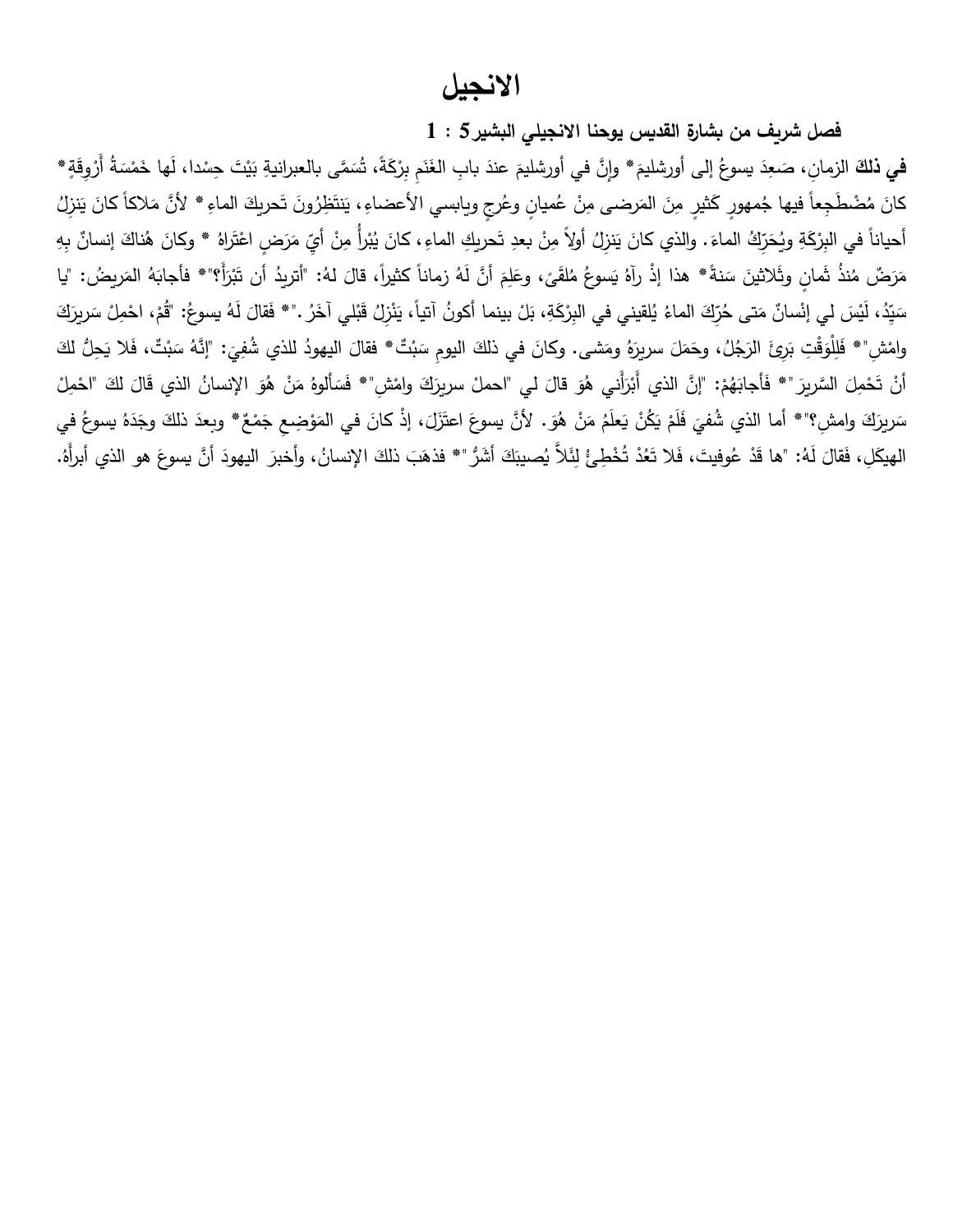### Archangels Michael and Gabriel Antiochian Orthodox Church

**Parish Priest: Rev Fr Michal Zghaib Mobile: 0403 847 690**

**Email: [parishpriest@smg.org.au](about:blank)**

**Place of Worship: 72 Belmore St Ryde**

**PO Box 226 West Ryde NSW 1685**

**Website: www.smg.org.au Archdiocesan Website: [https://www.antiochian.org.au](about:blank)**

**Sunday, May 15, 2022; Tone 3 / Eothinon 5 Fourth Sunday of Pascha: Sunday of the Paralytic Venerable Pachomios the Great of Egypt; Achilles, bishop of Larisa; Martyr Barbaros the myrrh-streaming of Corfu**

## **Christ is risen Verily he is risen**

#### **Troparion of the Resurrection tone 5**

**Christ** is risen from the dead, trampling down death by death; and upon those in the tombs, bestowing life!

#### **Troparion of the Resurrection, in the Third Tone**

Let the heavens rejoice and the earth be glad; for the Lord hath done a mighty act with His own arm; He hath trampled down death by death and become the first born from the dead; He hath delivered us from the depths of Hades, granting world great mercy.

#### **Troparion of the Archangels tone 4**

**Commanders** of the heavenly hosts, we who are unworthy beseech you; by your prayers encompass us under the wings of your incorporeal glory, and faithfully preserve us who fall down and cry out to you; deliver us from all harm, for you are the commanders of the powers on high.

#### **Kontakion for Pascha, in the Eighth Tone**

**Even** though You descended into grave, O Immortal One, You overthrew the power of Hades, Christ our God and rose victorious. You greeted the Myrrh bearers, gave peace to Your Apostles, and granted resurrection to the fallen.

## **The Epistle**

**Prokeimenon:** Sing praises to our God, sing praises. Clap your hands, all you nations.

### **The reading from the Acts of the Saintly and Pure Apostles (9: 32-42)**

**In those** days, as Peter went here and there among them all, he came down also to the saints that lived at Lydda. 33 There he found a man named Aeneas, who had been bedridden for eight years and was paralyzed. 34 And Peter said to him, "Aeneas, Jesus Christ heals you; rise and make your bed." And immediately he rose. 35 And all the residents of Lydda and Sharon saw him, and they turned to the Lord. 36 Now there was at Joppa a disciple named Tabitha, which means Dorcas. She was full of good works and acts of charity. 37 In those days she fell sick and died; and when they had washed her, they laid her in an upper room. 38 Since Lydda was near Joppa, the disciples, hearing that Peter was there, sent two men to him entreating him, "Please come to us without delay." 39 So Peter rose and went with them. And when he had come, they took him to the upper room. All the widows stood beside him weeping and showing tunics and other garments which Dorcas made while she was with them. 40 But Peter put them all outside and knelt down and prayed; then turning to the body he said, "Tabitha, rise." And she opened her eyes, and when she saw Peter she sat up. 41 And he gave her his hand and lifted her up. Then calling the saints and widows he presented her alive. 42 And it became known throughout all Joppa, and many believed in the Lord